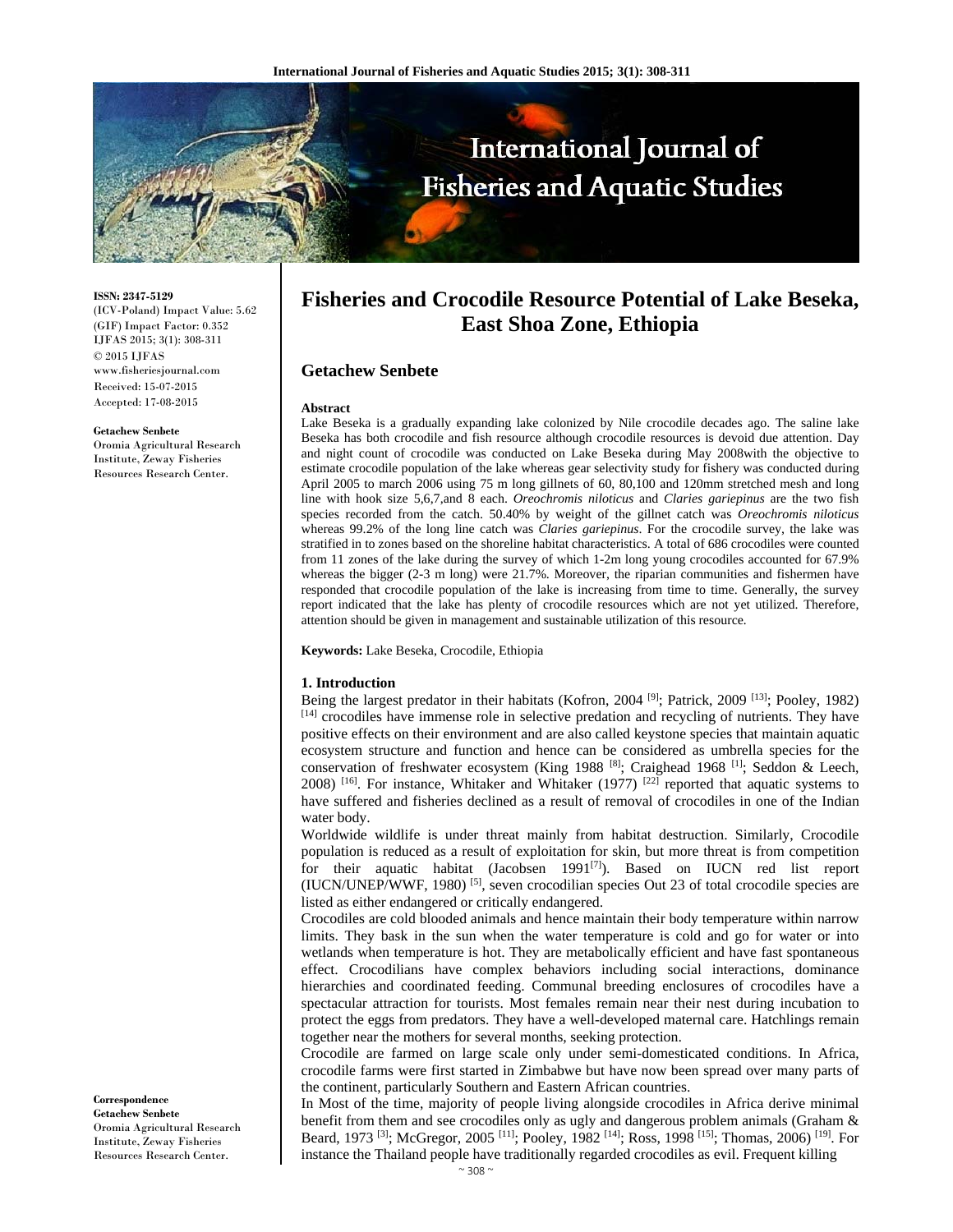And Disturbance is common in Africa which could lead to stock depletion. This type of attitude increases attacks on humans and livestock resulting in decreased local support for conservation initiatives (McGregor, 2005) [11]. On the other hand, success in conservation programs will result in increase of crocodile populations which will ultimately lead to high crocodile-human conflict. Hence, there must be a creative approach that provides incentives to people living with crocodiles which can also ensure sustainable and rational way of resource utilization technique.

## **2. Methodology**

## **2.1 Description of the study area**

Lake Beseka is located about 190 km from Addis Ababa, the capital of Ethiopia) to the East. The lake is found in the rift valley system at 955m.a.s.l. It is known by its alkaline water chemistry, high pH (pH =  $9.5$ ), saline with electrical conductivity of  $6300 \mu$ S/cm) (Mamo & Getaneh, 2003)<sup>[10]</sup>. The time series of satellite data documented that Lake Beseka's surface area was about 3KM<sup>2</sup> in 1957 (Tessema, 1998)<sup>[17]</sup> but reached 54KM2 in 2006. Several studies (Halcrow and Partners, 1979 <sup>[4]</sup>; IAEA, 1999 <sup>[6]</sup>; Tenalem, 2004<sup>[21]</sup> concluded that the major contributor for expansion of the lake volume is the sugar cane irrigation scheme known as Metehara sugar cane plantation located at the south and south-east of the lake.

This has brought a number of challenges on the major infrastructure facilities in and around Metehara town including, sugar cane plantation found at the southern part of Beseka (Tenalem, 2004) [21].



Lake Beseka has attractive landscape and important biodiversity; the ice lands two commercially important fish species (Cat fish and Nile tilapia), Crocodiles, alligators, different birds and hot springs. The fish resource of the lake was estimated to be about 205 tonnes per year whereas current production does not exceed 17 tonnes per year. For its high salinity, the lake water is not used for drinking purpose both for human and domestic animals although it is in area where water scarcity is much prominent.

## **2.2 Fishing gear selectivity**

Three local wooden boats, four different gillnets of 60, 80, 100, 120mm stretched mesh each 75 m long each, and 240 hooks of hook size 5,6,7,8 each in number was constructed. Five fishermen were selected from the existing fishery cooperatives on voluntary bases to participate on the data collection. Filwuha, Jamaica, Gimel meda, Deset, Wacho, and Hadid were randomly selected as sampling site. Both gillnet and long line was set overnight (from 5:00pm to 7:00am) at a

depth of 3-6 m. Live bait (insect) was used for line fishing as that of local fishermen. Sample from each fishing gears under evaluation was recorded separately and measured for total length (TL) and total weight (TW) to the nearest 0.1 cm and 0.1g, respectively and sexes of most specimen were determined by pressing the abdomen and/or dissected the gonads.

#### **2.3 Crocodile counting**

A fiber glass boat and 15 hp engine was employed for transportation during the survey period. Marine binocular was used for counting and identification for the day count conducted between 0900h and 1300h) whereas 12V spot light was used for the night count conducted between 1900h-2200h. The whole lake side shore line was covered within four days and the traveling was made on average distance of 50-75m from the shore line. The lake was purposely divided in to eleven zones and the same zone was used both for day and night count.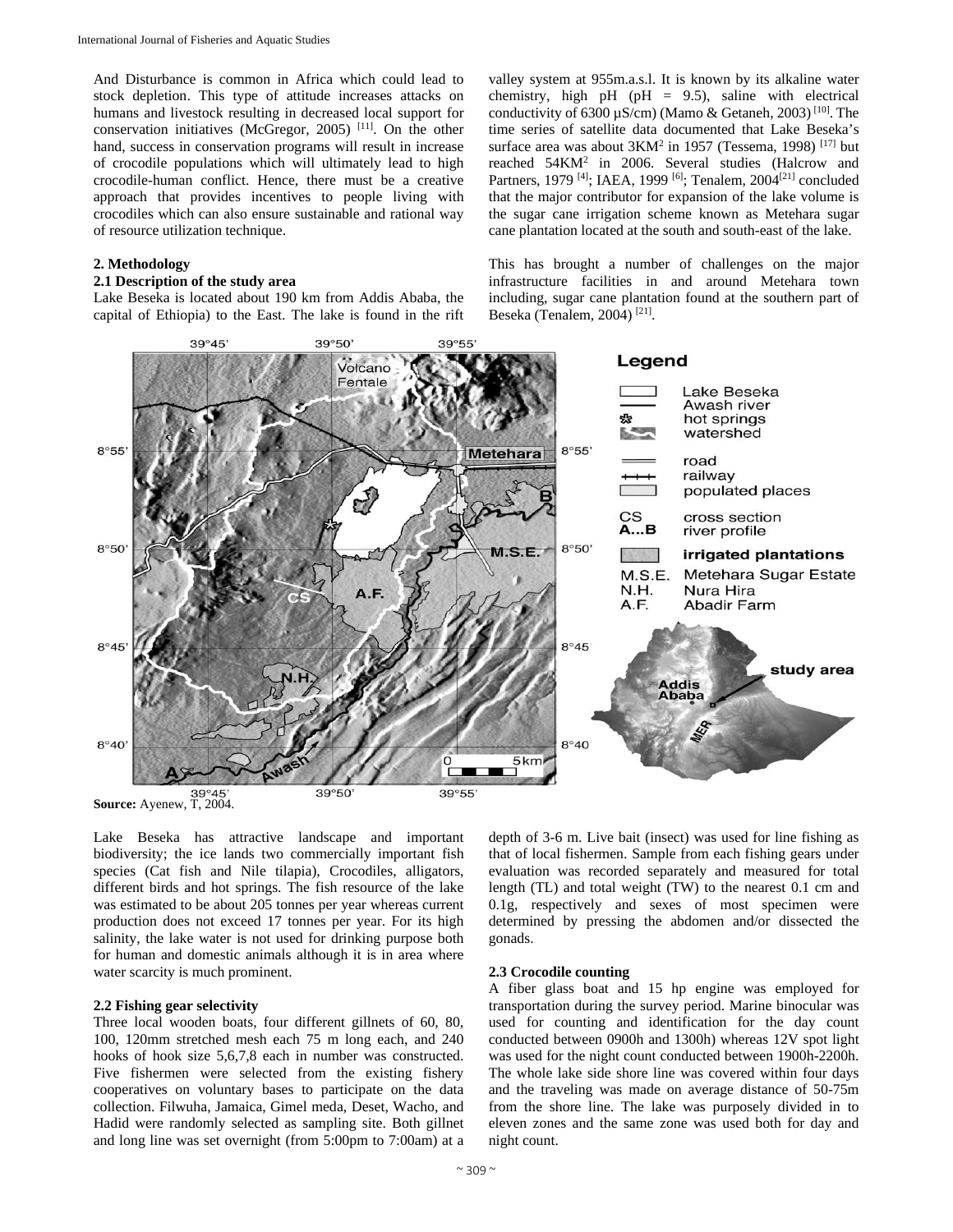Crocodiles are primarily nocturnal animals which feed and are most active in the dark. Reflective sparkling tapetum in the eyes of the crocodile is highly reflective especially during night time. This is one of the important behaviors which make the night count most effective and easy.

PRA was undertaken in selected districts and local fishers to know the perception of the local communities and to know whether there is crocodile human conflict history.

## **3. Result**

From 35 settings done in the experimental period a total of 1066 fish were collected from all gillnets under evaluation. Catch composition of the gillnet shows that 186 (17.44%) fish were *Claries gariepinus* whereas the remaining 880 (82.55%) was *Oreochromis niloticus.* On the other hand 49.6% of the catch by weight was *Claries gariepinus* whereas 50.4 % was *Oreochromis niloticus*.

Compared with other gillnets, Gillnet with stretched mesh size 80mm has got maximum catch which is 622 fish (58.35 % ) by weight of the total catch from gillnet. However gillnet which showed high catch was repeatedly attached by crocodiles. From 35 setting, 12 crocodile attacks were recorded on Gilnet with mesh size 80mm and 10 crocodiles were recorded died entangled in the net set for fishing. This high interference is because crocodile are much attracted by the fish caught in the net (Getachew 2008) [2].

Fishermen on the lake responded that there were no crocodiles by the time the lake was small, about 35 years ago. However, current evidence revealed that they are increasing in number from time to time and the species is also identified as Nile crocodile (*crocodile's niloticus).* 



**Fig1:** Distribution of crocodile by size class

| Size class in meters |       |       |         |              |  |
|----------------------|-------|-------|---------|--------------|--|
| zone                 | $<$ 1 | $1-2$ | $2 - 3$ | undetermined |  |
| Harro Adi            | 16    |       |         |              |  |
| Deset                |       | 32    | 10      | 5            |  |
| Filuha Deset         |       | 47    | 53      |              |  |
| Dingay mefca         |       | 5     | 21      |              |  |
| medium Beseka        | 16    | 90    | 11      |              |  |
| little Beseka        | 5     | 27    | 11      |              |  |
| Gimel meda           | 16    | 122   | 27      |              |  |
| vellow island        |       |       |         | 8            |  |
| Gimel mateca         |       | 11    |         |              |  |
| Fila                 | 5     | 132   | 16      |              |  |
| Total                | 58    | 466   | 149     | 13           |  |
| Over all total       |       | 686   |         |              |  |

Based on the response from the riparian community, there is no crocodile human conflict history except occasional predation on chicken and wild birds. Therefore, the response indicated that the crocodiles in the area are not aggressive. Patrick, 2009<sup>[13]</sup> estimated an annual loss of between 255 and 6864 cattle per year and damage to an estimated 71500 fishing nets per year in North Eastern Namibia.



The crocodile population structure of Lake Beseka has got three size categories. 67.9% of the total population was found in the size range of 1-2m, whereas 21.7% of the total crocodile population is in the size range of 2-3m long. The small size crocodiles (<1m) were few in number which could be due to their small to be include in the counting conducted during survey work. The biggest size group which ranges from 2-3m were also small in number. Breeding (nesting) site were not well identified on this study, but local fishers reported that bigger Iceland and yellow Iceland are the breeding sites of the crocodiles. However, Harro Adi, Gimel Meda, and medium Beseka are areas where small size crocodiles were recorded. This could be because of ample fish offal (damping site and shallow water depth where the small crocodiles prefer to grow. From day count, medium size (1-2m) long crocodiles were much more abundant in Fila site (132 and Gimel Meda (122). Fila is local name for wetland vegetation dominated by thypha whereas Gimel meda is to mean camel watering field. Gimel meda is near to fish landing, where disturbance is frequent but fish offal is plenty. However, fila is near to the hot spring and disturbance is relatively low.

Crocodile resources of Lake Beseka did not get due attention so far and the effort to establish its sustainable utilization is not yet started. However, the potential to exploit the resource in more sustainable is already visible. Establish crocodile farm and use the natural stock as tourist destination, and biodiversity hotspot is high. The area has ambient temperature to establish crocodile farm. In addition Lake Beseka is adjacent to Awash national park with plenty of infrastructure like road, railway, electricity and tape water. Detailed

Population monitoring and ecological research has to be designed to establish sustainable resource utilization in such a way that it will create an opportunity for better fishing with reduced risk and loss of resource.

#### **4. Acknowledgment**

I would like to acknowledge Oromia Agricultural Research Institute for funding this survey work, ZFRRC and all the staffs, Lake Beseka Fishery Cooperative and Fish for all NGO for technical and material support for the success of this work.